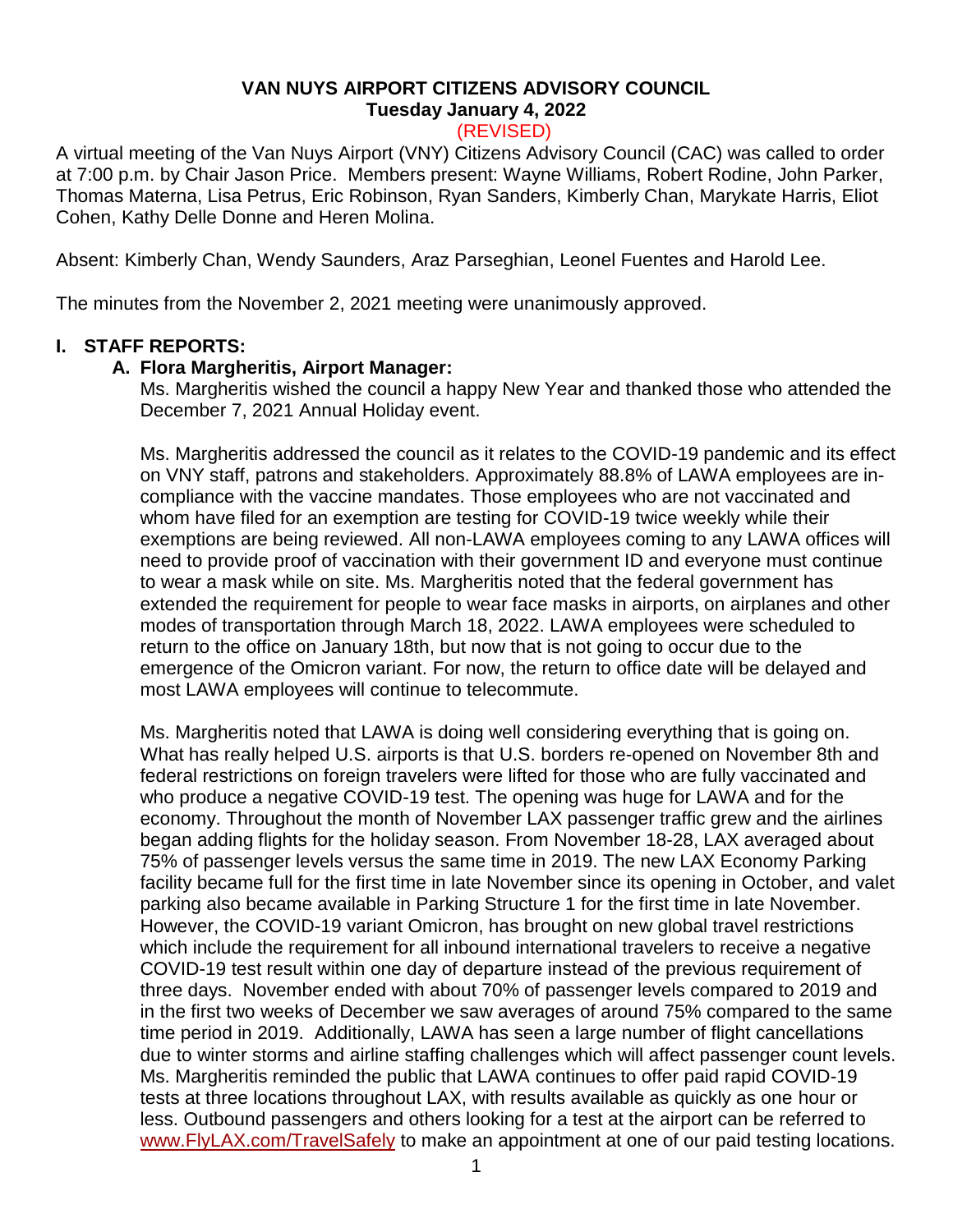Ms. Margheritis noted some positive news, in mid-December the House Transportation & Infrastructure Committee announced each airport's share of \$2.89 billion that will be made available to commercial and general aviation airports, including VNY in fiscal year 2022 under the Infrastructure Investment and Jobs Act. LAWA is scheduled to receive \$80.04 million in the first year's allocations. This includes \$763,000 for Van Nuys. The bill provides a total of \$15 billion over five years for airport infrastructure. LAWA is working to identify how these funds will be used to support the infrastructure program going forward.

Ms. Margheritis addressed the council as it relates to aircraft operations: For the month of November, VNY conducted 25,428 aircraft operations. This represents a 24.63% increase in operations when compared to November 2020. VNY's YTD 2021 operations totals are currently up by 32.99% as compared to YTD 2020 totals. When looking only at Jet Operations, based on the Noise and Operations Monitoring System, and comparing the numbers to November of 2019 (the baseline year) there was an increase of 38.3%. Most general aviation airports throughout the country are seeing an increase in aircraft operations, this increase is not unique to the Van Nuys Airport.

Ms. Margheritis noted that VNY is very excited for what lies ahead in 2022. The full reconstruction of the short runway, RWY 16L, will begin in late February. This will be a 5 month project which will be followed by a major slurry seal project for RWY 16R, VNY's 8000-foot runway. The slurry seal project is scheduled to commence on August 1, 2022.

Ms. Margheritis stated that in addition to these projects the City of Los Angeles will welcome Super Bowl LVI to the region for the first time in nearly three decades. Ms. Margheritis presented the following key points to the council:

• The last Super Bowl game was played in Los Angeles in 1993 at the Rose Bowl in Pasadena. This is the nation's biggest sporting event, and both LAX and VNY are proud and excited to serve as a gateway to Los Angeles for visitors attending the Super Bowl.

• The Super Bowl is scheduled for Sunday, February 13, 2022 and will take place at the SoFi Stadium and Hollywood Park in Inglewood.

• Both LAX and VNY are integral to the city's success in hosting the Super Bowl and the return of this event is a much-needed catalyst to the region's economic recovery.

• There will be an increase in aircraft operations at commercial and general aviation airports throughout the Southern California region, both before and after the event. This is the case with every city that hosts a Super Bowl.

• The Super Bowl will have a positive economic impact on VNY and the entire San Fernando Valley by generating revenue not just for airport tenants, but for businesses in the local community that provide support services such as catering, hospitality/hotels and ground transportation.

• According to a recent economic impact report, Super Bowl LVI will produce an economic benefit of up to \$477.5 million in the Los Angeles region, including millions of additional tax dollars for California. These economic impacts are associated with up to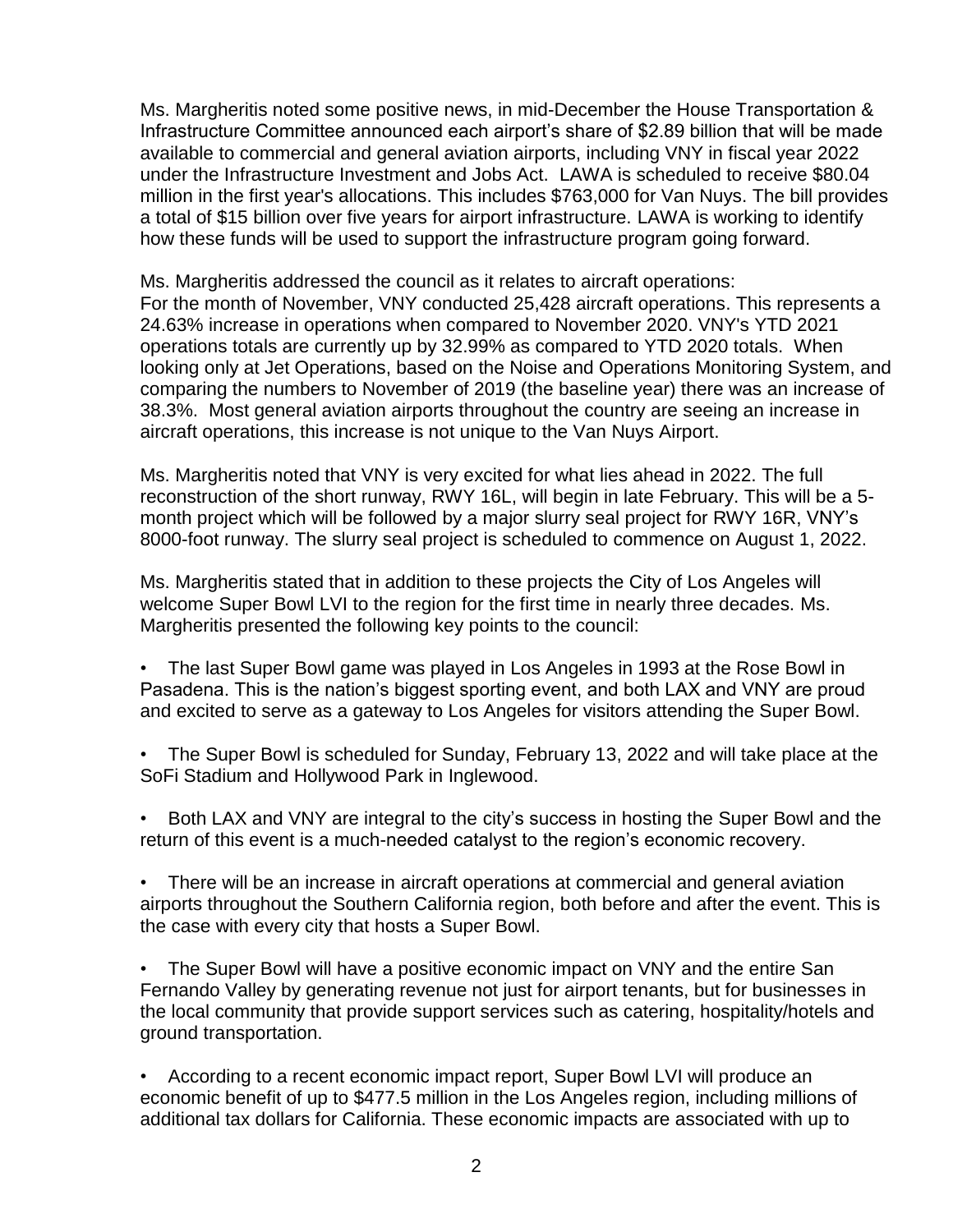4,700 new jobs. https://lasuperbowlhc.com/wp-content/uploads/2021/10/Super-Bowl-LVI-Economic-Impact-Report.pdf

Ms. Margheritis informed members of the council that a Super Bowl economic impact report is available and would be shared with those members who are interested in reading it. A link to the report will be shared upon request.

• VNY is committed to preserving maximum airport safety and security while minimizing noise impacts to airport neighbors to the greatest extent possible. VNY is working in close collaboration with the FAA, the NFL, airport tenants, users and operators to achieve this goal.

• VNY will implement a recommended NFL reservation system that assigns arrival and departure slots to jet operators between 7 a.m. to 11 p.m. daily. The only exception is on game night, when slots will be assigned until 1 a.m. to shorten departure wait times, enable aircraft to leave the area as quickly as possible and reduce noise impacts on the community during early morning hours.

• These procedures are also designed to protect the integrity of the voluntary Quieter Nights Program to the fullest extent possible, which requests jet operators to avoid arrivals and departures between 11 p.m. to 7 a.m.

• The Air Traffic Control Tower will be staffed during regular hours from 6 a.m. to 10:45 p.m. daily, except for game night when the hours will be extended for safety and efficiency. As a public use airport, VNY will maintain its normal operating hours of remaining open 24 hours per day for arrivals and departures.

• It is anticipated that most Super Bowl operations will take place from Wednesday, Feb. 9th to Monday, Feb. 14th. The peak period for departures is expected to occur on the evening of Sunday, Feb. 13th, following the game and on Monday, Feb. 14th.

# **B. Christian Moreno, Chief of Operations**

Mr. Moreno gave a brief 2021 fire season summary. The 2021 tanker-based operations began with the arrival of a Chinook CH-47 on June 15th, while the Super Scoopers arrived September 1st. All aircraft were released from service in mid-December due to the significant rainfall in the area. The CH-47 and the Super Scoopers were dispatched for a combined total of 230 brush fires all while dropping over 900,000 gallons of water, foam and fire retardant.

Mr. Moreno addressed the council as it relates to upcoming projects at VNY. Phase one of the Runway 16L capital improvement project is set to start on January 11, 2022 with surveyors. Construction will begin in late February on Runway 16L.

# **C. Diana Sanchez, Director of Public and Community Relations**

Ms. Sanchez addressed the council as it relates to Aviation Career Day which will be held virtually on Friday April 29, 2022.

Ms. Sanchez announced that VNY will be participating in the Toiletry Drive for human trafficking victims. Ms. Sanchez encouraged the council to bring donations to the VNY Administration office.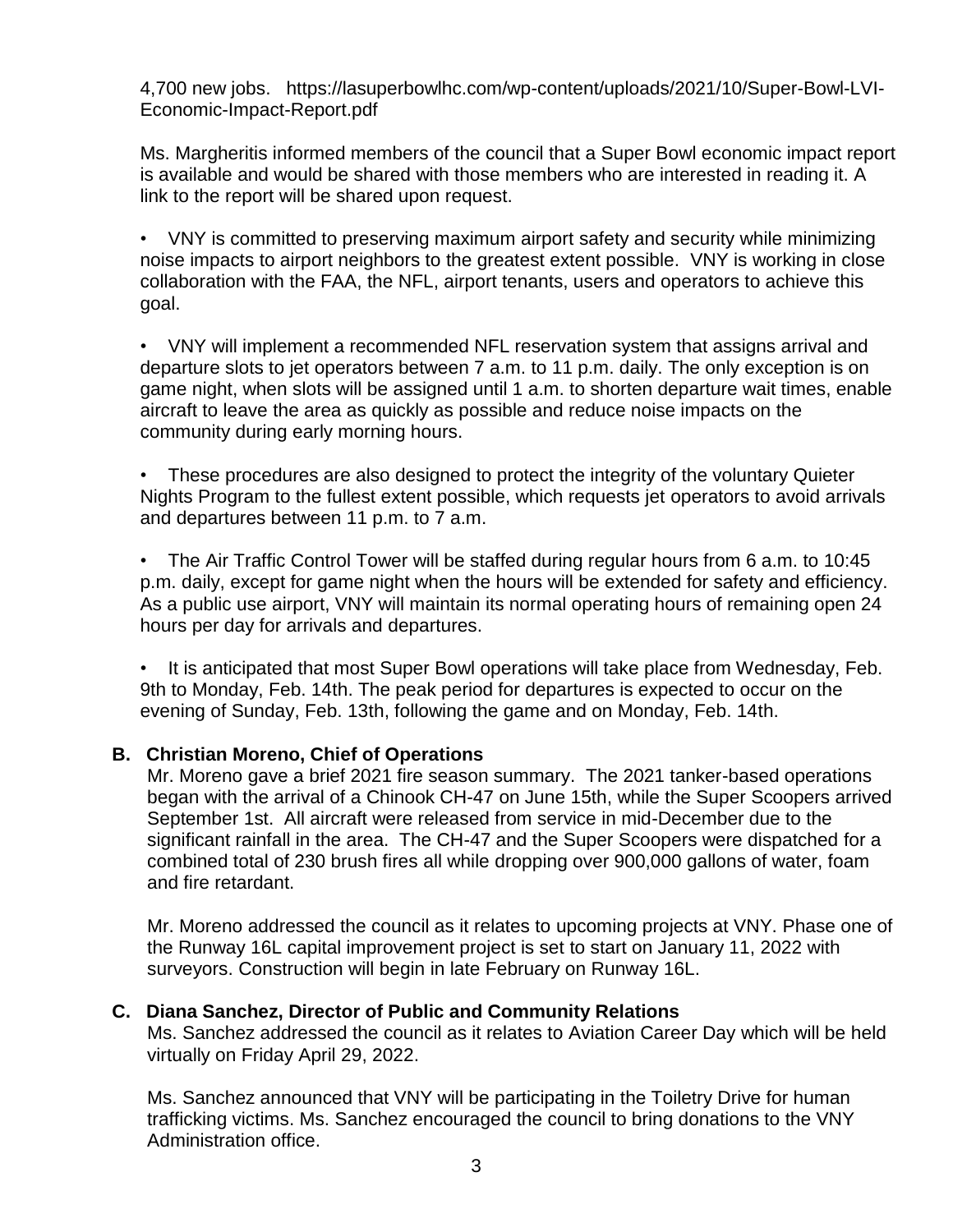#### **D. Ryan Page, Airport Superintendent of Operations**

Mr. Page provided the council with a briefing on Noise Comments and the Jet Early Turn and Quiet Jet Departure programs for October and November 2021. The briefing summarized the information contained in the monthly environmental reports (attached).

Updates and information can also be found on the LAWA website at [www.iFlyVNY.com](http://www.iflyvny.com/) under the Noise Management Section.

### **E. Lt. Dennis Lau, Officer-in-Charge, Airport Police**

Sgt. Beacom was unavailable to provide a briefing.

Ms. Margheritis noted that she had recently spoke with Lt. Lau who was doing well and hopes to check in soon with the council.

### **II. BOAC AGENDA ITEMS CONCERNING VNY**

In conformity with the Governor's Executive Order N-29-20 dated March 17, 2020, and due to continuing concerns over COVID-19, the BOAC has continued to meet via teleconference. Since the last CAC meeting on Tuesday, Nov. 2, 2021, there were three virtual BOAC meetings.

At the regular meeting held on Tuesday, Nov. 4th, there were no specific items pertaining to VNY, but under the CEO report information was shared with the BOAC on the QNP. The information shared was a statistical update showing YTD 2021 vs. 2019 baseline.

At the meeting held on Tuesday, November 18th, there were two items under consent and one item under regular items for Board action. The two items under consent were for the following: A resolution for a 37-month lease with T&N Remodeling Inc. to cover office space at Aviation Plaza at VNY Airport. A resolution for a 36-month lease with Wise and Healthy Aging also for the rental of office space at Aviation Plaza. The regular item was for a resolution for a 1-year contract with Grainger Industrial Supply to cover maintenance, repair, operational supplies, equipment, and services for the general building, facility, and security systems at LAX and VNY.

The regular BOAC meeting scheduled for Thursday, Dec. 2nd was cancelled.

At the meeting of the Board held on Thursday, December 16th Samantha Bricker provided a Van Nuys Airport Sustainability update. The Board received an update on VNY Air Quality/Emissions Reductions and Renewable Energy; Samantha highlighted VNY projects that have incorporated Emission Reduction Measures; the latest Noise Management efforts, an update on the SFV Noise Task Force recommendations, and again provided a YTD update on the QNP. The Sustainability update can be found on LAWA's website.

Also, at this meeting there were two items under consent for Board action. The first item was for a resolution for a Memorandum of Agreement (MOA) with the US Customs and Border Protection, to reduce the hours of operation at the US Customs and Border Protection facility at Van Nuys Airport so that processing of international flight arrivals terminates no later than 10:00 pm daily. Ms. Margheritis noted that this has been in effect for a while, but LAWA needed to formalize the MOA and obtain the Board's approval. The second item was for a resolution for a consent to two Sub-Sublease agreements pursuant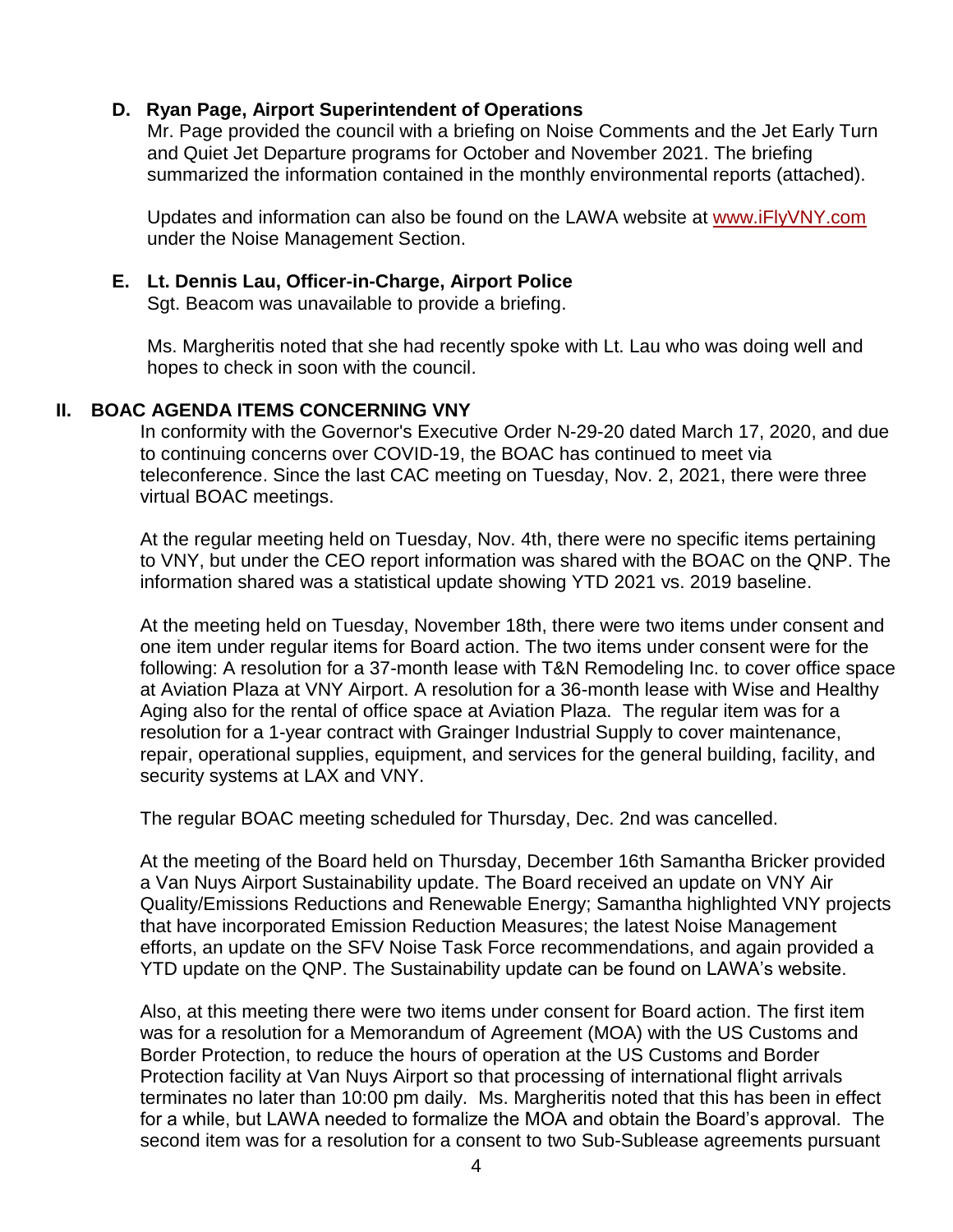to a lease with 7800 Woodley, LLC to cover underutilized portions of the LAWA-owned facility, located at 7800 Woodley Avenue in Van Nuys.

The next BOAC Meeting will be held via teleconference and is scheduled for Thursday January 6, 2022 at 10 a.m.

Mr. Materna addressed Ms. Margheritis as it relates to updates on the QNP.

Ms. Margheritis reminded Mr. Materna that all updates and reports can be found on the LAWA website as well as the presentation given by Ms. Bricker. Ms. Margheritis noted that the commitment was to provide quarterly updates of the QNP at the Board meetings and all reports and presentations can be found online.

#### **III. PUBLIC COMMENT PERIOD**

The Chair opened the Public Comment Period (Item V.)

The following community members spoke during the public comment period: Ms. Christine, Resident Ms. Sue Steinberg, Resident Ms. Doug Kreigel, Resident Mr. David Rankell, Resident

Several community members submitted written comments (attached).

### **IV. NEW BUSINESS – DISCUSSION/ACTION**

### **A. Airport Noise and Capacity Act of 1990 – Presentation by Environmental Science Associates**

The Chair opened the Public Comment Period (Item V.)

The following community members spoke during the public comment period: Mr. David Rankell, Resident

Ms. Kathryn Pantoja introduced Mr. Steven Alverson of Environmental Science Associates.

Mr. Steven Alverson conducted a presentation titled "Airport Noise and Capacity Act of 1990".

The Chair thanked Mr. Alverson for his presentation and opened the item for discussion.

Mr. Rodine commended Mr. Alverson for his detailed presentation.

Mr. Cohen addressed Mr. Alverson as it relates to VNY operations and safety.

Mr. Alverson noted that although he does not speak for the FAA, he believes that they follow the mandates of Congress.

Ms. Petrus addressed Mr. Alverson as it relates to the FAA moving noise from one community to another.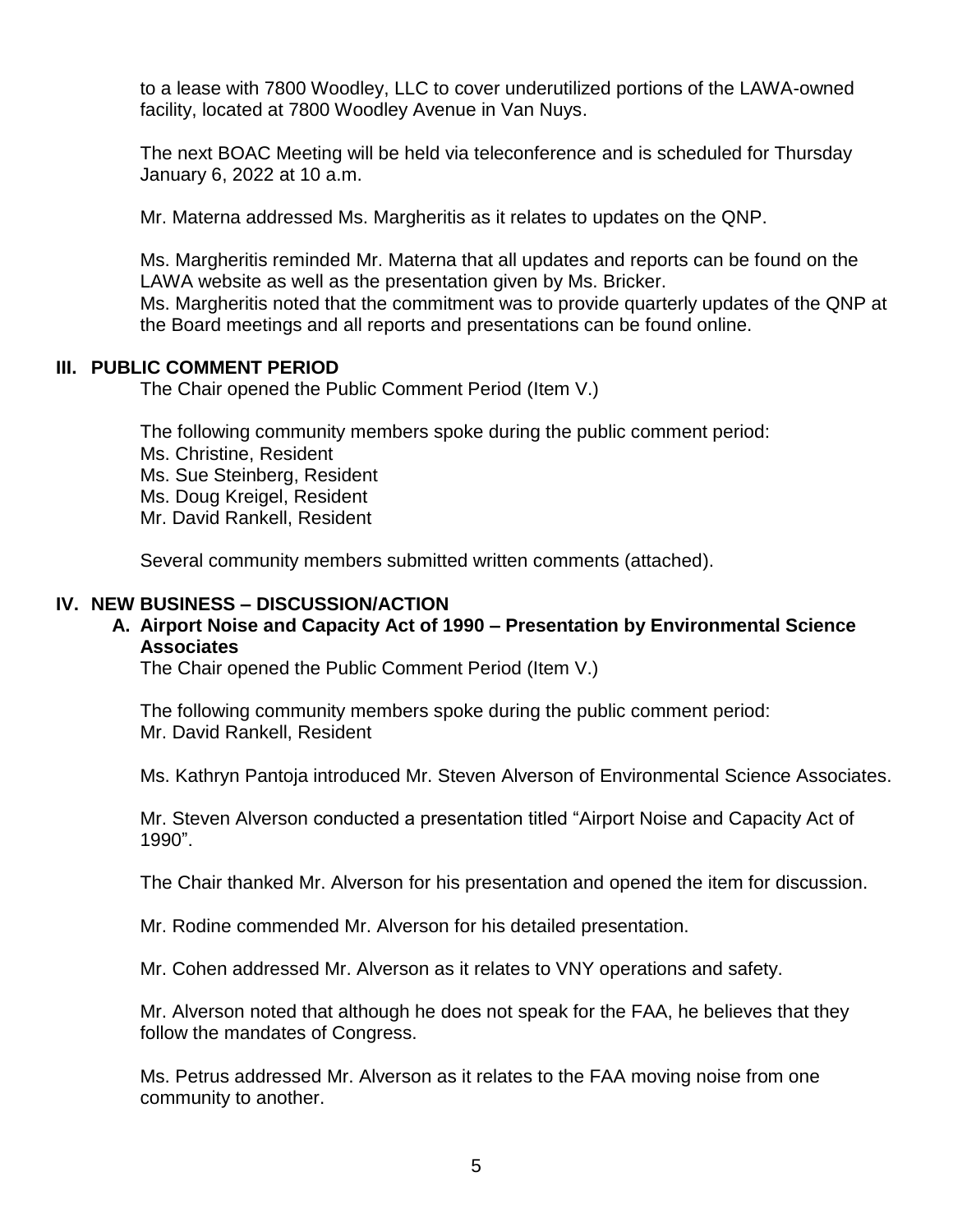Mr. Alverson noted that when moving noise, from the FAA's standpoint they can make changes under the National Environmental Policy Act without triggering the levels of significance.

Mr. Materna asked what are the chances of the FAA to get their regulations in line with jet traffic in communities and public dissatisfaction.

Mr. Alverson stated again that he does not speak for the FAA but that the change will come from concerned communities.

The Chair commended Mr. Alverson for his presentation.

### **B. Determination to Continue Holding CAC Meetings via Teleconference and/or Videoconference: Under Assembly Bill 361 Section 3(e)(3). Discussion/Action** The Chair opened the item for discussion.

Mr. Rodine presented a motion "Pursuant to AB 361 Section 3(e)(3), the Van Nuys Airport Citizens Advisory Council finds that holding Council meetings in person would present imminent risks to the health or safety of the members. Pursuant to AB 361 Section 3(e)(3), the Council finds that the COVID-19 State of Emergency continues to directly impact the ability of Council and Council members to meet safely in person. As such, the Board should continue holding Council meetings via teleconference and/or videoconference."

Mr. Williams seconded the motion.

Mr. Materna addressed the council as it relates to a declaration presented by a council member to continue meeting virtually.

Ms. Sanchez stated that she spoke to the City Attorney's Office regarding the declaration and was advised that it was not a suitable approach and is not legally adequate under Assembly Bill 361. She noted that it was strongly suggested that the council continue to hold the vote within every 30 days.

Mr. Cohen stated that he would like to go back to in-person meetings.

The motion passed with a rollcall vote of ten "affirmative" votes (R. Rodine, L. Petrus, K. Delle Donne M. Harris, T. Materna, E. Robinson, J. Parker, R. Sanders, H. Molina, W. Williams); one "no" vote (E. Cohen) and one "abstention" (J. Price).

# **V. UNFINISHED BUSINESS – DISCUSSION/ACTION**

Mr. Materna asked if there was unfinished business to discuss the Master Plan.

The Chair reminded Mr. Materna that there was no action or unfinished business at the previous meeting in regards to the Master Plan.

# **VI. REPORT FROM THE CHAIR**

No items were discussed.

# **VII. REPORT FROM THE WORKING GROUPS**

# **A. Membership**